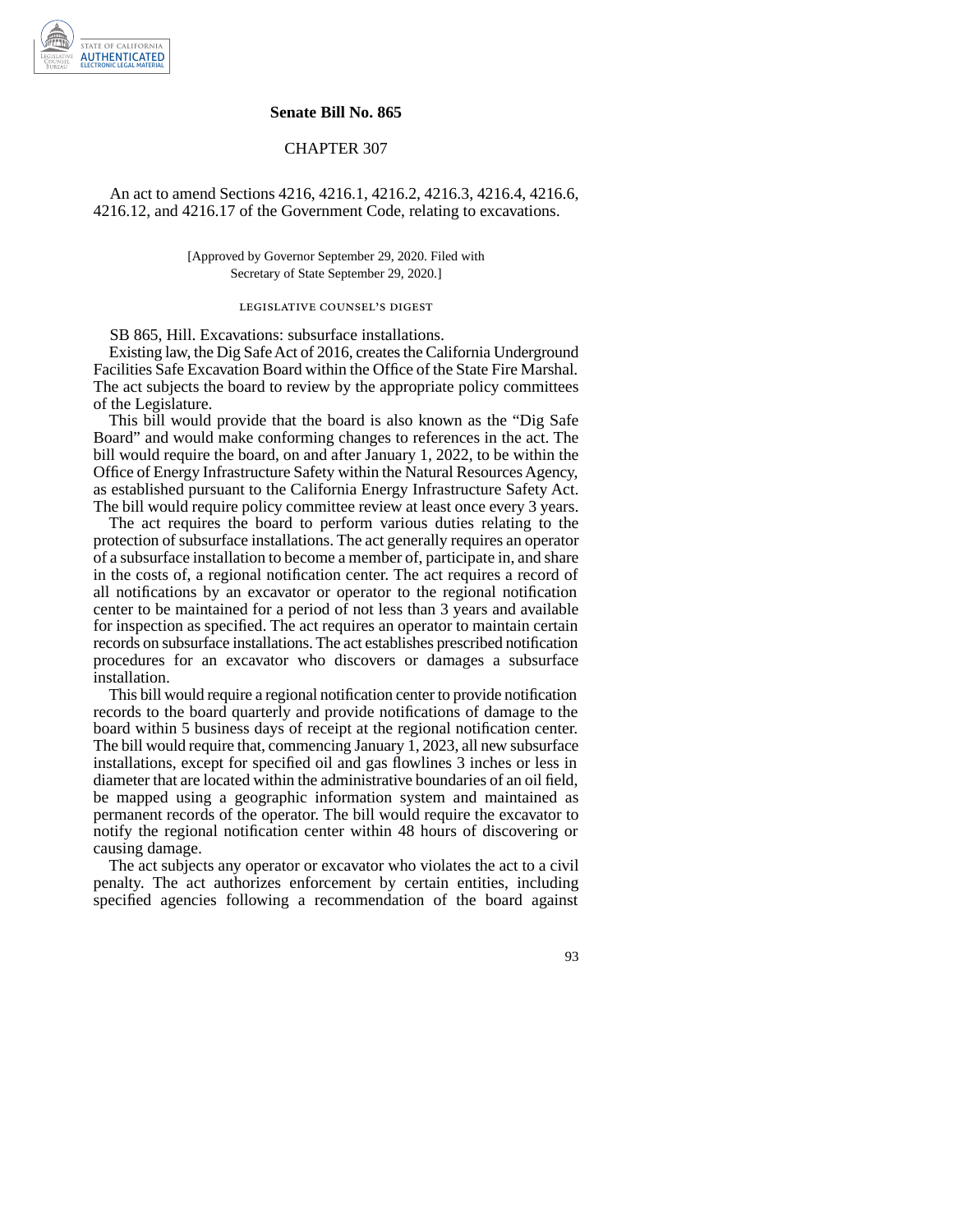contractors, telephone corporations, gas corporations, electrical corporations, water corporations, operators of hazardous liquid pipeline facilities, and local agencies, as specified. The act authorizes the board to enforce its provisions on prescribed persons not subject to enforcement by the specified agencies, commencing on July 1, 2020.

This bill would also authorize enforcement of the act by the specified agencies through their own investigations. The bill would authorize the board to collect penalties imposed on persons subject to its jurisdiction.

The act requires the board, upon appropriation by the Legislature, to grant the use of the moneys in the Safe Energy Infrastructure and Excavation Fund to fund prescribed public education and outreach programs designed to promote excavation safety around subsurface installations.

This bill would delete those education and outreach program provisions and, instead, require the board, for violations that are neither egregious nor persistent, to offer violators the option of completing an educational course in lieu of paying a fine. The bill would make moneys in the fund available to the board to fund the educational course, subject to appropriation by the Legislature.

#### *The people of the State of California do enact as follows:*

SECTION 1. Section 4216 of the Government Code is amended to read: 4216. As used in this article, the following definitions apply:

(a) "Active subsurface installation" means a subsurface installation currently in use or currently carrying service.

(b) "Board" means the California Underground Facilities Safe Excavation Board, also known as the "Dig Safe Board."

(c) "Area of continual excavation" means a location where excavation is part of the normal business activities of agricultural operations and flood control facilities.

(d) "Delineate" means to mark in white the location or path of the proposed excavation using the guidelines in Appendix B of the "Guidelines for Excavation Delineation" published in the most recent version of the Best Practices guide of the Common Ground Alliance. If there is a conflict between the marking practices in those guidelines and other provisions of this article, this article shall control. "Delineation" also includes physical identification of the area to be excavated using alternative marking methods, including, but not limited to, flags, stakes, whiskers, or a combination of these methods, if an excavator makes a determination that standard delineation may be misleading to those persons using affected streets and highways, or be misinterpreted as a traffic or pedestrian control, and the excavator has contacted the regional notification center to advise the operators that the excavator will physically identify the area to be excavated using alternative marking methods.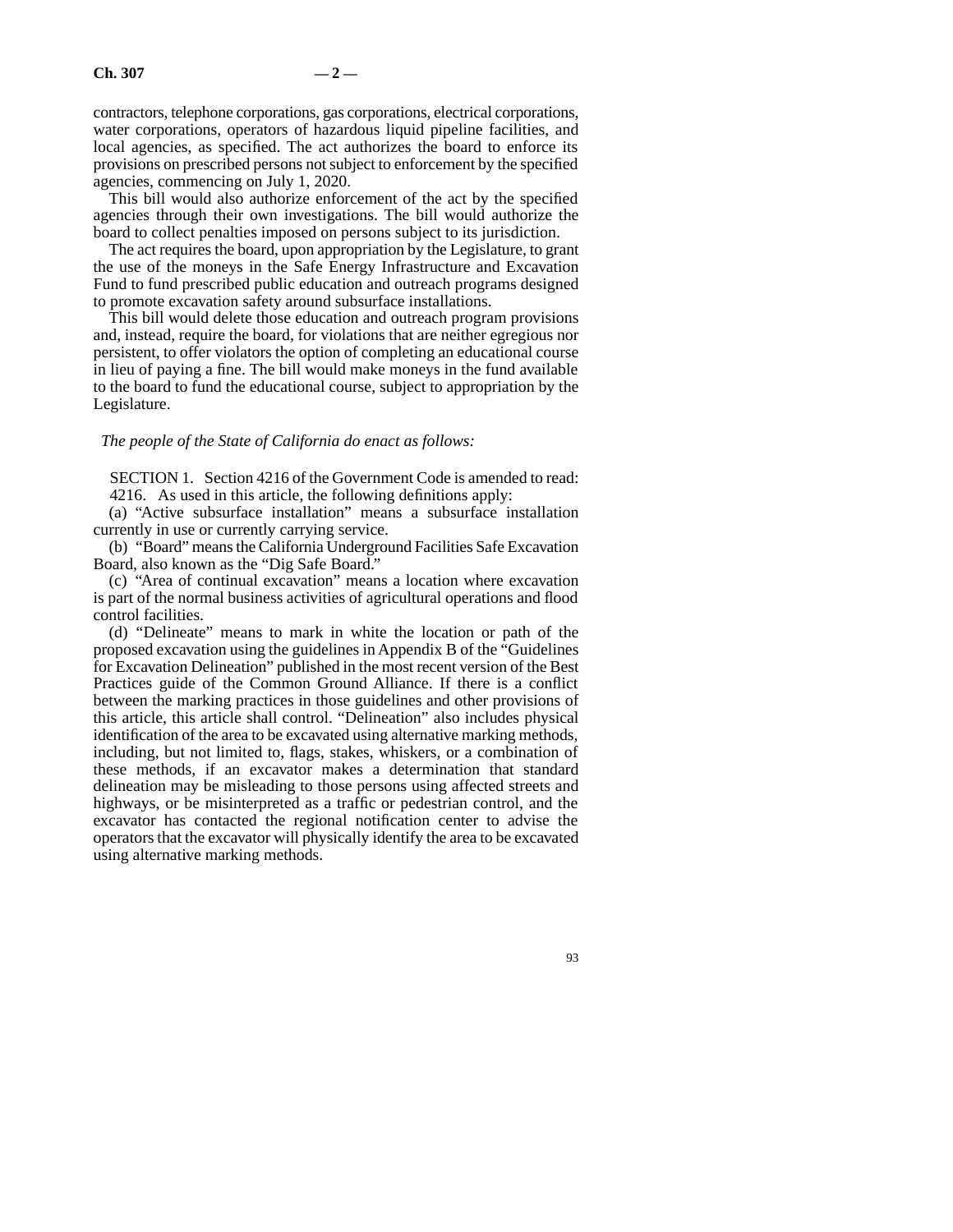(e) "Electronic positive response" means an electronic response from an operator to the regional notification center providing the status of an operator's statutorily required response to a ticket.

(f) (1) "Emergency" means a sudden, unexpected occurrence, involving a clear and imminent danger, demanding immediate action to prevent or mitigate loss of, or damage to, life, health, property, or essential public services.

(2) "Unexpected occurrence" includes, but is not limited to, a fire, flood, earthquake or other soil or geologic movement, riot, accident, damage to a subsurface installation requiring immediate repair, or sabotage.

(g) "Excavation" means any operation in which earth, rock, or other material in the ground is moved, removed, or otherwise displaced by means of tools, equipment, or explosives in any of the following ways: grading, trenching, digging, ditching, drilling, augering, tunneling, scraping, cable or pipe plowing and driving, or any other way.

(h) Except as provided in Section 4216.8, "excavator" means any person, firm, contractor or subcontractor, owner, operator, utility, association, corporation, partnership, business trust, public agency, or other entity that, with their own employees or equipment, performs any excavation.

(i) "Hand tool" means a piece of equipment used for excavating that uses human power and is not powered by any motor, engine, hydraulic, or pneumatic device.

(j) "High priority subsurface installation" means high-pressure natural gas pipelines with normal operating pressures greater than 415kPA gauge (60psig), petroleum pipelines, pressurized sewage pipelines, high-voltage electric supply lines, conductors, or cables that have a potential to ground of greater than or equal to 60kv, or hazardous materials pipelines that are potentially hazardous to workers or the public if damaged.

(k) "Inactive subsurface installation" means either of the following:

(1) The portion of an underground subsurface installation that is not active but is still connected to the subsurface installation, or to any other subsurface installation, that is active or still carries service.

(2) A new underground subsurface installation that has not been connected to any portion of an existing subsurface installation.

(*l*) "Legal excavation start date and time" means two working days, not including the date of notification, unless the excavator specifies a later date and time, which shall not be more than 14 calendar days from the date of notification. For excavation in an area of continual excavation, "legal excavation start date and time" means two working days, not including the date of notification, unless the excavator specifies a later date and time, which shall not be more than six months from the date of notification.

(m) "Local agency" means a city, county, city and county, school district, or special district.

(n) (1) "Locate and field mark" means to indicate the existence of any owned or maintained subsurface installations by using the guidelines in Appendix B of the "Guidelines for Operator Facility Field Delineation" published in the most recent version of the Best Practices guide of the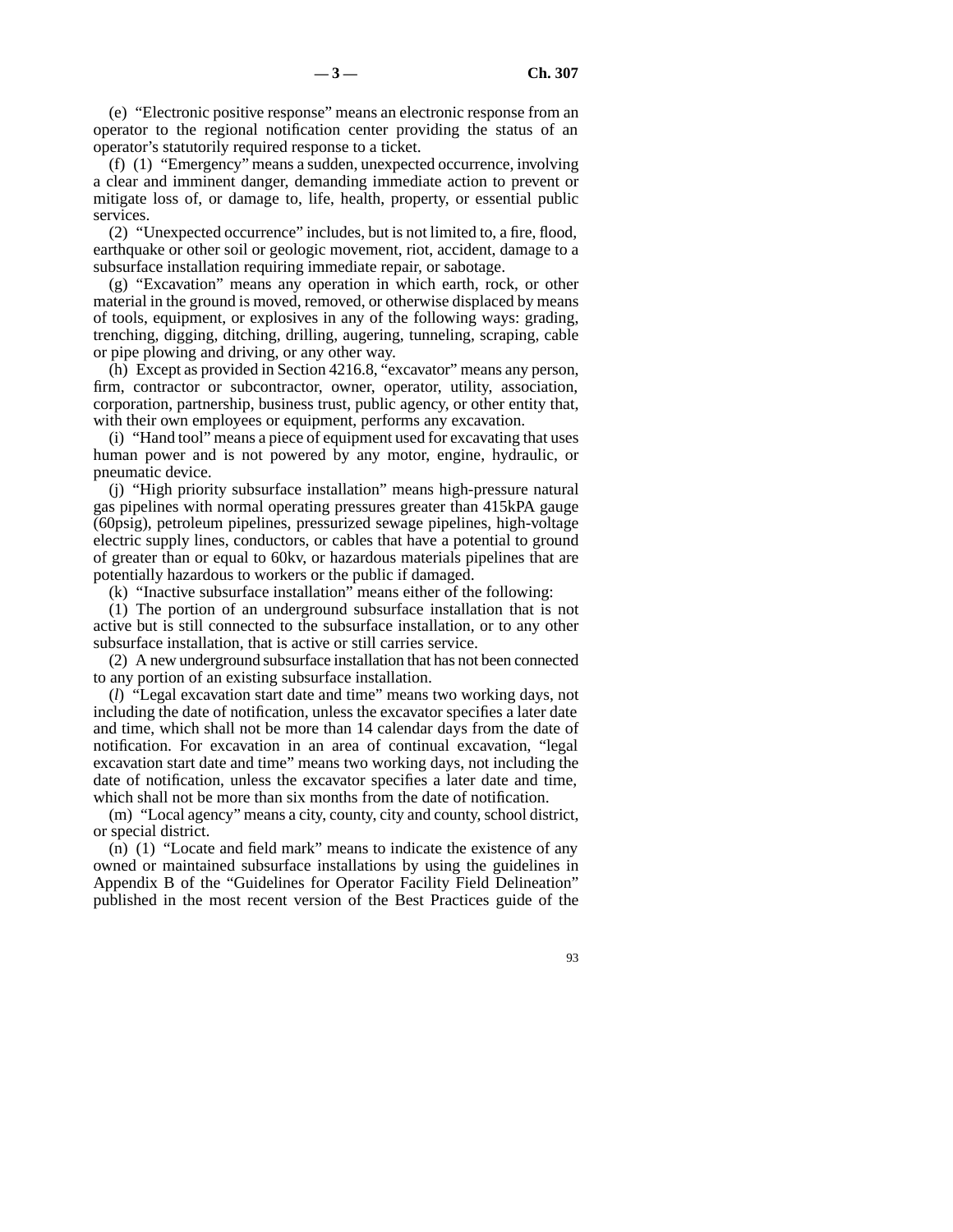Common Ground Alliance and in conformance with the uniform color code of the American Public Works Association. If there is a conflict between the marking practices in the guidelines and this article, this article shall control.

(2) "Locate and field mark" does not require an indication of the depth.

(o) "Operator" means any person, corporation, partnership, business trust, public agency, or other entity that owns, operates, or maintains a subsurface installation. For purposes of Section 4216.1, an "operator" does not include an owner of real property where subsurface installations are exclusively located if they are used exclusively to furnish services on that property and the subsurface facilities are under the operation and control of that owner.

(p) "Qualified person" means a person who completes a training program in accordance with the requirements of Section 1509 of Title 8 of the California Code of Regulations Injury and Illness Prevention Program, that meets the minimum locators training guidelines and practices published in the most recent version of the Best Practices guide of the Common Ground Alliance.

(q) "Regional notification center" means a nonprofit association or other organization of operators of subsurface installations that provides advance warning of excavations or other work close to existing subsurface installations, for the purpose of protecting those installations from damage, removal, relocation, or repair.

(r) "State agency" means every state agency, department, division, bureau, board, or commission.

(s) "Subsurface installation" means any underground pipeline, conduit, duct, wire, or other structure, except nonpressurized sewerlines, nonpressurized storm drains, or other nonpressurized drain lines.

(t) "Ticket" means an excavation location request issued a number by the regional notification center.

(u) "Tolerance zone" means 24 inches on each side of the field marking placed by the operator in one of the following ways:

(1) Twenty-four inches from each side of a single marking, assumed to be the centerline of the subsurface installation.

(2) Twenty-four inches plus one-half the specified size on each side of a single marking with the size of installation specified.

(3) Twenty-four inches from each outside marking that graphically shows the width of the outside surface of the subsurface installation on a horizontal plane.

(v) "Working day" for the purposes of determining excavation start date and time means a weekday Monday through Friday, from 7:00 a.m. to 5:00 p.m., except for federal holidays and state holidays, as defined in Section 19853, or as otherwise posted on the internet website of the regional notification center.

SEC. 2. Section 4216.1 of the Government Code is amended to read:

4216.1. Every operator of a subsurface installation, except the Department of Transportation, shall become a member of, participate in,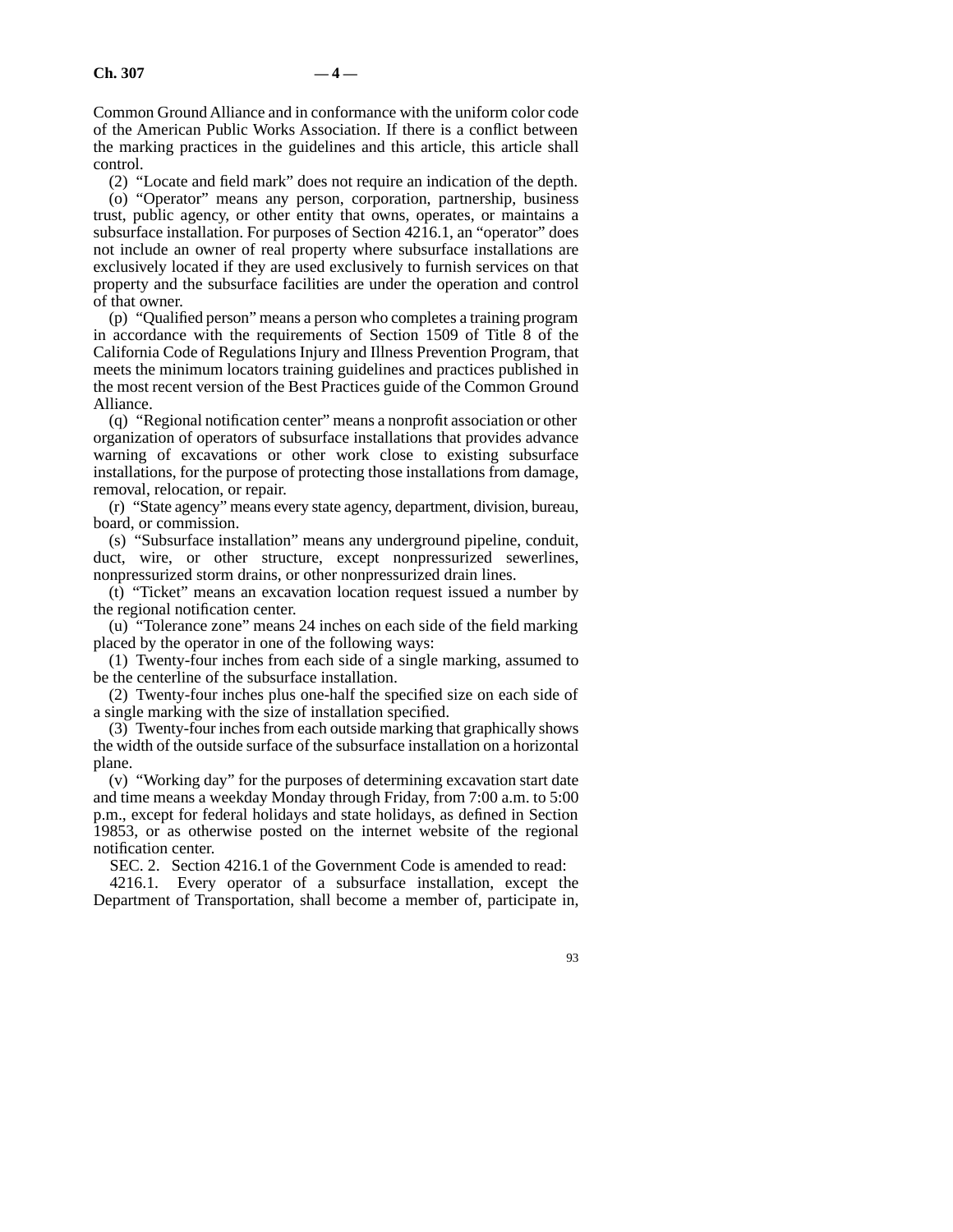and share in the costs of, a regional notification center. Operators of subsurface installations who are members of, participate in, and share in, the costs of a regional notification center, including, but not limited to, the Underground Service Alert—Northern California or the Underground Service Alert—Southern California are in compliance with this section and Section 4216.9. A regional notification center shall not charge a fee to a person for notifying the regional notification center to obtain a ticket or to renew a ticket.

SEC. 3. Section 4216.2 of the Government Code is amended to read:

4216.2. (a) Before notifying the appropriate regional notification center, an excavator planning to conduct an excavation shall delineate the area to be excavated. If the area is not delineated, an operator may, at the operator's discretion, choose not to locate and field mark until the area to be excavated has been delineated.

(b) Except in an emergency, an excavator planning to conduct an excavation shall notify the appropriate regional notification center of the excavator's intent to excavate at least two working days, and not more than 14 calendar days, before beginning that excavation. The date of the notification shall not count as part of the two-working-day notice. If an excavator gives less notice than the legal excavation start date and time and the excavation is not an emergency, the regional notification center will take the information and provide a ticket, but an operator has until the legal excavation start date and time to respond. However, an excavator and an operator may mutually agree to a different notice and start date. The contact information for operators notified shall be available to the excavator.

(c) When the excavation is proposed within 10 feet of a high priority subsurface installation, the operator of the high priority subsurface installation shall notify the excavator of the existence of the high priority subsurface installation to set up an onsite meeting prior to the legal excavation start date and time or at a mutually agreed upon time to determine actions or activities required to verify the location and prevent damage to the high priority subsurface installation. As part of the meeting, the excavator shall discuss with the operator the method and tools that will be used during the excavation and the information the operator will provide to assist in verifying the location of the subsurface installation. The excavator shall not begin excavating until after the completion of the onsite meeting.

(d) Except in an emergency, every excavator covered by Section 4216.8 planning to conduct an excavation on private property that does not require an excavation permit may contact the appropriate regional notification center if the private property is known, or reasonably should be known, to contain a subsurface installation other than the underground facility owned or operated by the excavator. Before notifying the appropriate regional notification center, an excavator shall delineate the area to be excavated. Any temporary marking placed at the planned excavation location shall be clearly seen, functional, and considerate to surface aesthetics and the local community. An excavator shall check if any local ordinances apply to the placement of temporary markings.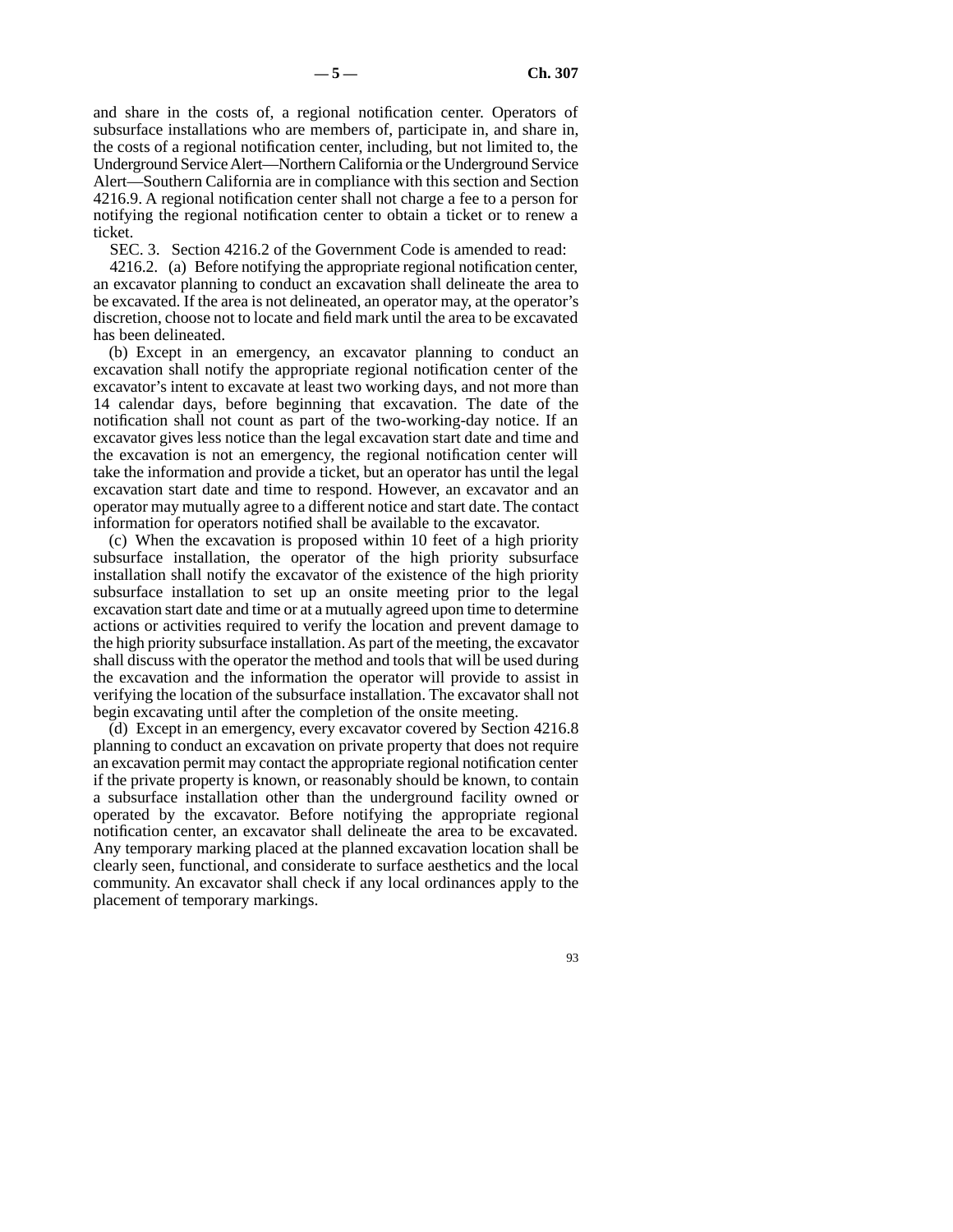(e) The regional notification center shall provide a ticket to the person who contacts the center pursuant to this section and shall notify any member, if known, who has a subsurface installation in the area of the proposed excavation. A ticket shall be valid for 28 days from the date of issuance. If work continues beyond 28 days, the excavator shall renew the ticket either by accessing the center's internet website or by calling "811" by the end of the 28th day.

(f) A record of all notifications by an excavator or operator to the regional notification center shall be maintained for a period of not less than three years. The record shall be available for inspection by the excavator and any member, or their representative, during normal working hours and according to guidelines for inspection as may be established by the regional notification centers. A regional notification center shall provide notification records to the board quarterly and shall provide notifications of damage to the board within five business days of receipt at the regional notification center.

(g) Unless an emergency exists, an excavator shall not begin excavation until the excavator receives a response from all known operators of subsurface installations within the delineated boundaries of the proposed area of excavation pursuant to subdivision (a) of Section 4216.3 and until the completion of any onsite meeting, if required by subdivision (c).

(h) If a site requires special access, an excavator shall request an operator to contact the excavator regarding that special access or give special instructions on the location request.

(i) If a ticket obtained by an excavator expires but work is ongoing, the excavator shall contact the regional notification center and get a new ticket and wait a minimum of two working days, not including the date of the contact, before restarting excavation. All excavation shall cease during the waiting period.

SEC. 4. Section 4216.3 of the Government Code is amended to read:

4216.3. (a) (1) (A) Unless the excavator and operator mutually agree to a later start date and time, or otherwise agree to the sequence and timeframe in which the operator will locate and field mark, an operator shall do one of the following before the legal excavation start date and time:

(i) Locate and field mark within the area delineated for excavation and, where multiple subsurface installations of the same type are known to exist together, mark the number of subsurface installations.

(ii) To the extent and degree of accuracy that the information is available, provide information to an excavator where the operator's active or inactive subsurface installations are located.

(iii) Advise the excavator it operates no subsurface installations in the area delineated for excavation.

(B) An operator shall mark newly installed subsurface installations in areas with continuing excavation activity.

(C) An operator shall indicate with an "A" inside a circle the presence of any abandoned subsurface installations, if known, within the delineated area. The markings are to make an excavator aware that there are abandoned subsurface installations within that delineated work area.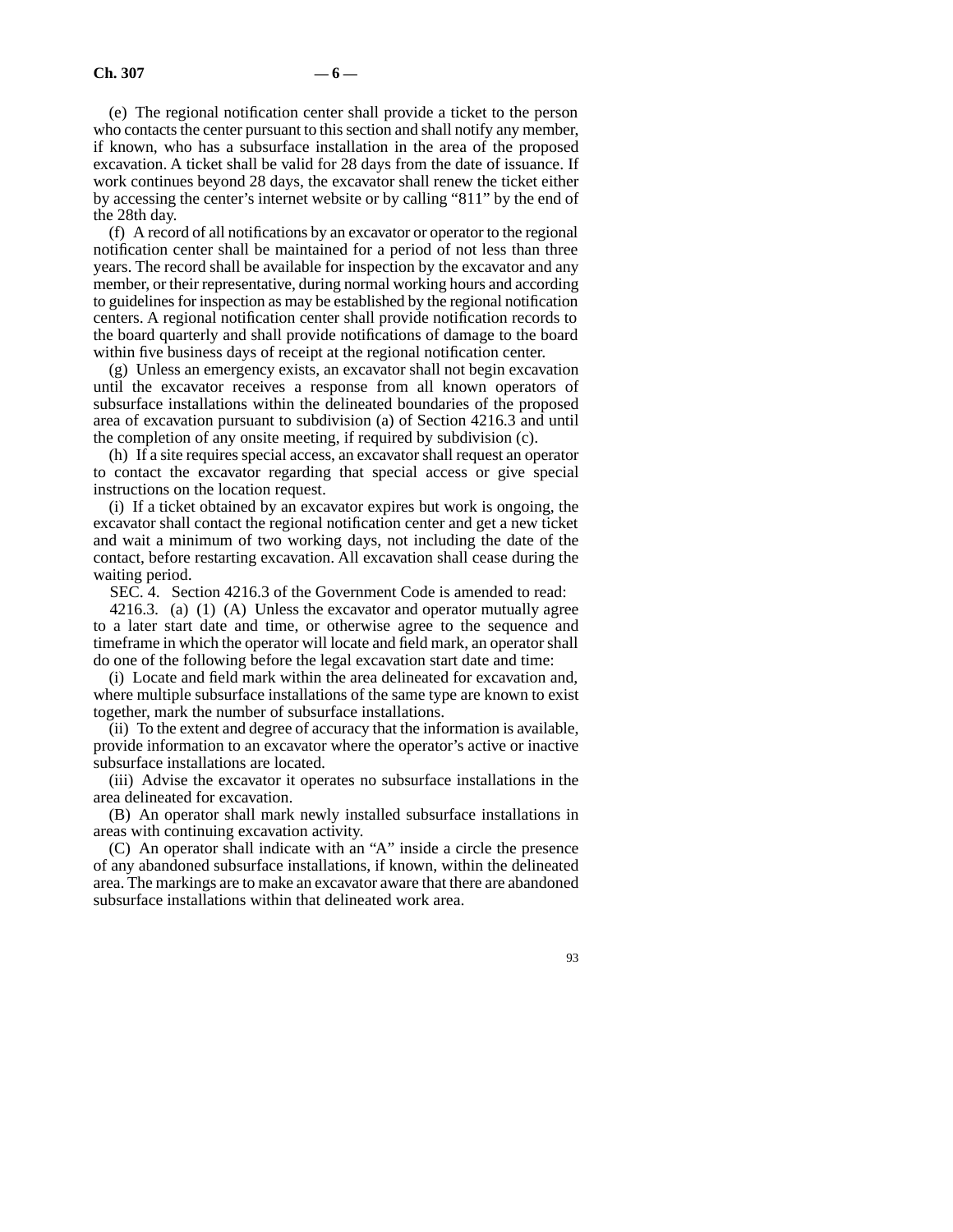(2) Only a qualified person shall perform subsurface installation locating activities.

(3) A qualified person performing subsurface installation locating activities on behalf of an operator shall use a minimum of a single-frequency utility locating device and shall have access to alternative sources for verification, if necessary.

(4) An operator shall amend, update, maintain, and preserve all plans and records for its subsurface installations as that information becomes known. If there is a change in ownership of a subsurface installation, the records shall be turned over to the new operator. Commencing January 1, 2017, records on abandoned subsurface installations, to the extent that those records exist, shall be retained.

(5) Commencing January 1, 2023, all new subsurface installations shall be mapped using a geographic information system and maintained as permanent records of the operator. This paragraph shall not apply to oil and gas flowlines three inches or less in diameter that are located within the administrative boundaries of an oil field as designated by the Geologic Energy Management Division. For purposes of this paragraph, the following terms have the following meanings:

(A) "Flowline" means any pipeline that connects an oil, gas, or natural gas liquids well with a gathering line or header.

(B) "Gathering line" means a pipeline that transports liquid hydrocarbons between any of the following: multiple wells, a testing facility, a treating and production facility, a storage facility, or a custody transfer facility.

(C) "Header" means a chamber from which liquid or gas is distributed to or from smaller pipelines.

(6) Nothing in this section shall be interpreted to preempt the Professional Land Surveyors'Act, as described in Chapter 15 (commencing with Section 8700) of Division 3 of the Business and Professions Code.

(b) If the field marks are no longer reasonably visible, an excavator shall renotify the regional notification center with a request for remarks that can be for all or a portion of the excavation. Excavation shall cease in the area to be remarked. If the delineation markings are no longer reasonably visible, the excavator shall redelineate the area to be remarked. If remarks are requested, the operator shall have two working days, not including the date of request, to remark the subsurface installation. If the area to be remarked is not the full extent of the original excavation, the excavator shall delineate the portion to be remarked and provide a description of the area requested to be remarked on the ticket. The excavator shall provide a description for the area to be remarked that falls within the area of the original location request.

(c) (1) (A) On and after January 1, 2021, every operator shall supply an electronic positive response through the regional notification center before the legal excavation start date and time. Upon a showing of good cause by an operator, the board may extend the time by which the operator is required to comply with this requirement. The board shall not grant an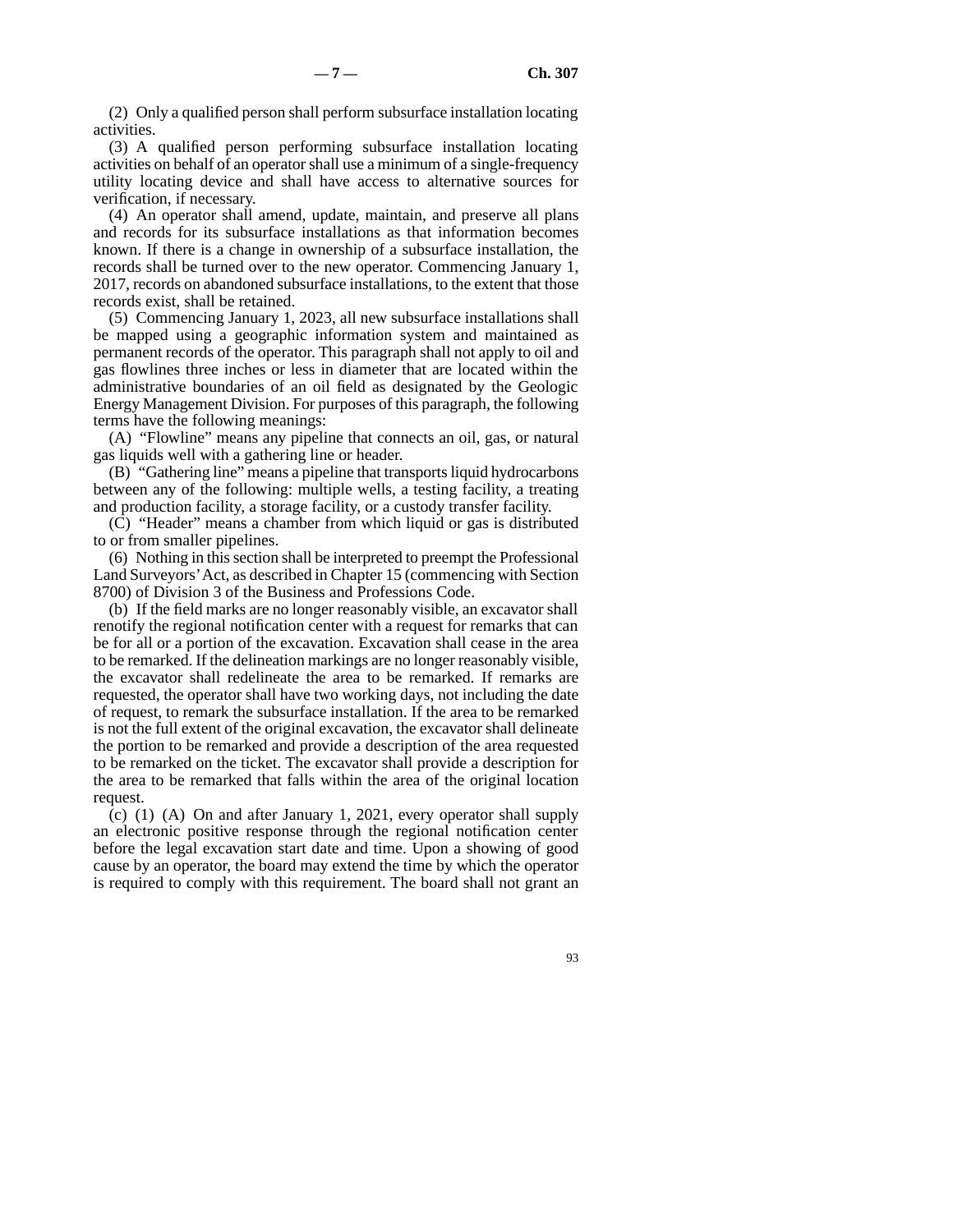extension beyond December 31, 2021. The board shall determine which facts or circumstances constitute good cause.

(B) The regional notification center shall make the responses required by subparagraph (A) available to the excavator.

(2) The regional notification centers shall annually report to the board regarding their continual technological development in their roles of facilitating communication between excavators and operators in a manner that enhances safety, accountability, and efficiency.

(d) (1) On or before January 1, 2021, the board shall adopt regulations to implement subparagraph (A) of paragraph (1) of subdivision (c). The initial adoption, amendment, or repeal of a regulation authorized by this section is deemed to address an emergency, for purposes of Sections 11346.1 and 11349.6, and the board is hereby exempted for that purpose from the requirements of subdivision (b) of Section 11346.1. After the initial adoption, amendment, or repeal of an emergency regulation pursuant to this section, the board shall not request approval from the Office of Administrative Law to readopt the regulation as an emergency regulation pursuant to Section 11346.1.

(2) It is the intent of the Legislature, in authorizing the deviations in this section from the requirements and procedures of Chapter 3.5 (commencing with Section 11340) of Part 1 of Division 3 of Title 2, to authorize the board to expedite the exercise of its power to implement regulations as its unique operational circumstances require.

(e) The excavator shall notify the appropriate regional notification center of the failure of an operator to identify subsurface installations pursuant to subparagraph  $(A)$  or  $(B)$  of paragraph  $(1)$  of subdivision  $(a)$ , or subdivision (b). The notification shall include the ticket issued by the regional notification center. The regional notification center shall maintain a record of all notifications received pursuant to this subdivision for a period of not less than three years. The record shall be available for inspection pursuant to subdivision (f) of Section 4216.2.

(f) If an operator or local agency knows that it has a subsurface installation embedded or partially embedded in the pavement that is not visible from the surface, the operator or local agency shall contact the excavator before pavement removal to communicate and determine a plan of action to protect that subsurface installation and excavator.

SEC. 5. Section 4216.4 of the Government Code is amended to read:

4216.4. (a) (1) Except as provided in paragraph (2), if an excavation is within the tolerance zone of a subsurface installation, the excavator shall determine the exact location of the subsurface installations in conflict with the excavation using hand tools before using any power-driven excavation or boring equipment within the tolerance zone of the subsurface installations. In all cases the excavator shall use reasonable care to prevent damaging subsurface installations.

(2) (A) An excavator may use a vacuum excavation device to expose subsurface installations within the tolerance zone if the operator has marked the subsurface installation, the excavator has contacted any operator whose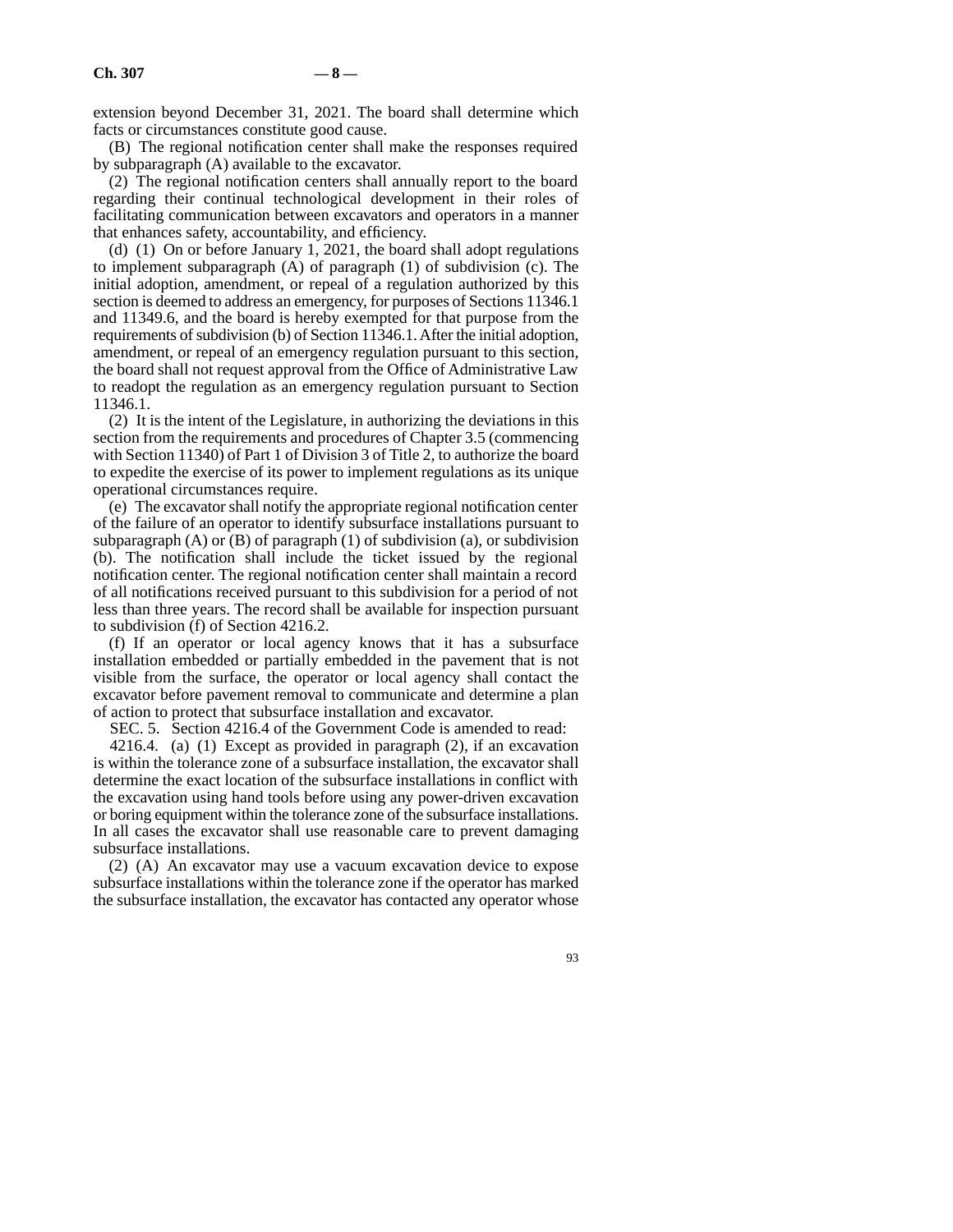subsurface installations may be in conflict with the excavation, and the operator has agreed to the use of a vacuum excavation device. An excavator shall inform the regional notification center of their intent to use a vacuum excavation device when obtaining a ticket.

(B) An excavator may use power-operated or boring equipment for the removal of any existing pavement only if there is no known subsurface installation contained in the pavement.

(C) Beginning July 1, 2020, an excavator may use power-operated or boring equipment, as determined by the board, prior to determining the exact location of subsurface installations. The board shall adopt regulations to implement this paragraph on or before July 1, 2020.

(3) An excavator shall presume all subsurface installations to be active, and shall use the same care around subsurface installations that may be inactive as the excavator would use around active subsurface installations.

(b) If the exact location of the subsurface installation cannot be determined by hand excavating in accordance with subdivision (a), the excavator shall request the operator to provide additional information to the excavator, to the extent that information is available to the operator, to enable the excavator to determine the exact location of the installation. If the excavator has questions about the markings that an operator has placed, the excavator may contact the notification center to send a request to have the operator contact the excavator directly. The regional notification center shall provide the excavator with the contact telephone number of the subsurface installation operator.

(c) (1) An excavator discovering or causing damage to a subsurface installation, including all breaks, leaks, nicks, dents, gouges, grooves, or other damage to subsurface installation lines, conduits, coatings, or cathodic protection, shall immediately notify the subsurface installation operator. The excavator may contact the regional notification center to obtain the contact information of the subsurface installation operator. If the operator is unknown and the damage or discovery of damage occurs outside the working hours of the regional notification center, the excavator may follow the instructions provided by the regional notification center through its internet website or the telephone line recorded message.

(2) An excavator shall call 911 emergency services upon discovering or causing damage to either of the following:

(A) A gas or hazardous liquid pipeline subsurface installation in which the damage results in the escape of any flammable, toxic, or corrosive gas or liquid.

(B) A high priority subsurface installation of any kind.

(3) An excavator discovering or causing damage shall notify the regional notification center within 48 hours of discovering or causing the damage.

(4) Nothing in this section preempts or impedes the board's authority to impose more restrictive notification windows.

(d) Each excavator, operator, or locator shall communicate with each other and respect the appropriate safety requirements and ongoing activities of the other parties, if known, at an excavation site.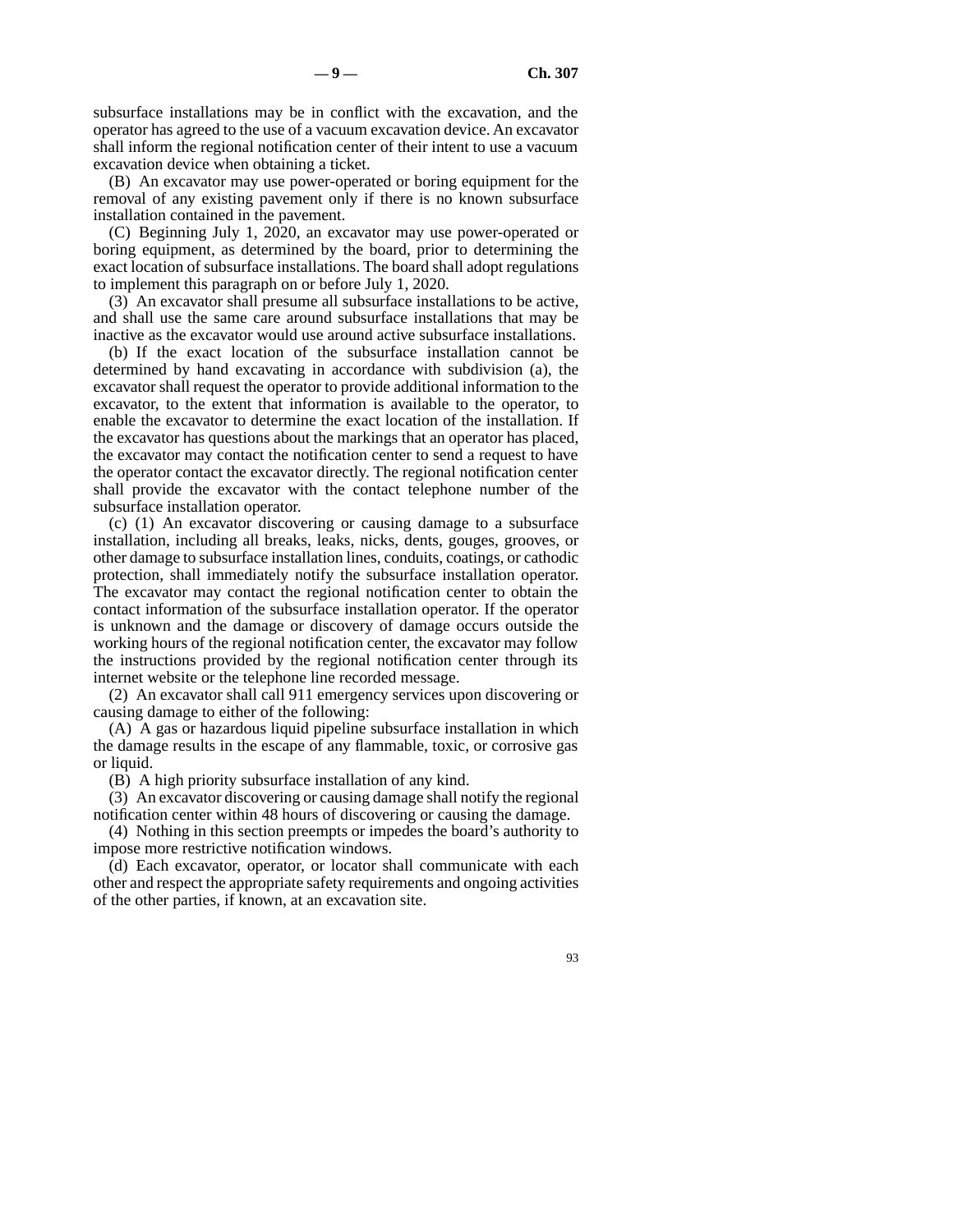SEC. 6. Section 4216.6 of the Government Code is amended to read:

4216.6. (a) (1) Any operator or excavator who negligently violates this article is subject to a civil penalty in an amount not to exceed ten thousand dollars (\$10,000).

(2) Any operator or excavator who knowingly and willfully violates any of the provisions of this article is subject to a civil penalty in an amount not to exceed fifty thousand dollars (\$50,000).

(3) Except as otherwise specifically provided in this article, this section is not intended to affect any civil remedies otherwise provided by law for personal injury or for property damage, including any damage to subsurface installations, nor is this section intended to create any new civil remedies for those injuries or that damage.

(4) This article shall not be construed to limit any other provision of law granting governmental immunity to state or local agencies or to impose any liability or duty of care not otherwise imposed by law upon any state or local agency.

(b) An action may be brought by the Attorney General, the district attorney, or the local or state agency that issued the permit to excavate, for the enforcement of the civil penalty pursuant to this section in a civil action brought in the name of the people of the State of California. If penalties are collected as a result of a civil suit brought by a state or local agency for collection of those civil penalties, the penalties imposed shall be paid to the general fund of the agency. If more than one agency is involved in enforcement, the penalties imposed shall be apportioned among them by the court in a manner that will fairly offset the relative costs incurred by the state or local agencies, or both, in collecting these fees.

(c) This article may also be enforced by the following agencies, either following a recommendation of the Dig Safe Board that the agency shall act to accept, amend, or reject, or through the agency's own investigations, as follows:

(1) The Registrar of Contractors of the Contractors' State License Board shall enforce this article on contractors, as defined in Article 2 (commencing with Section 7025) of Chapter 9 of Division 3 of the Business and Professions Code, and telephone corporations, as defined in Section 234 of the Public Utilities Code, when acting as a contractor, as defined in Article 2 (commencing with Section 7025) of Chapter 9 of Division 3 of the Business and Professions Code. Nothing in this section affects the Public Utilities Commission's existing authority over a public utility.

(2) The Public Utilities Commission shall enforce this article on gas corporations, as defined in Section 222 of the Public Utilities Code, and electrical corporations, as defined in Section 218 of the Public Utilities Code, and water corporations, as defined in Section 241 of the Public Utilities Code.

(3) The Office of the State Fire Marshal shall enforce this article on operators of hazardous liquid pipeline facilities, as defined in Section 60101 of Chapter 601 of Subtitle VIII of Title 49 of the United States Code.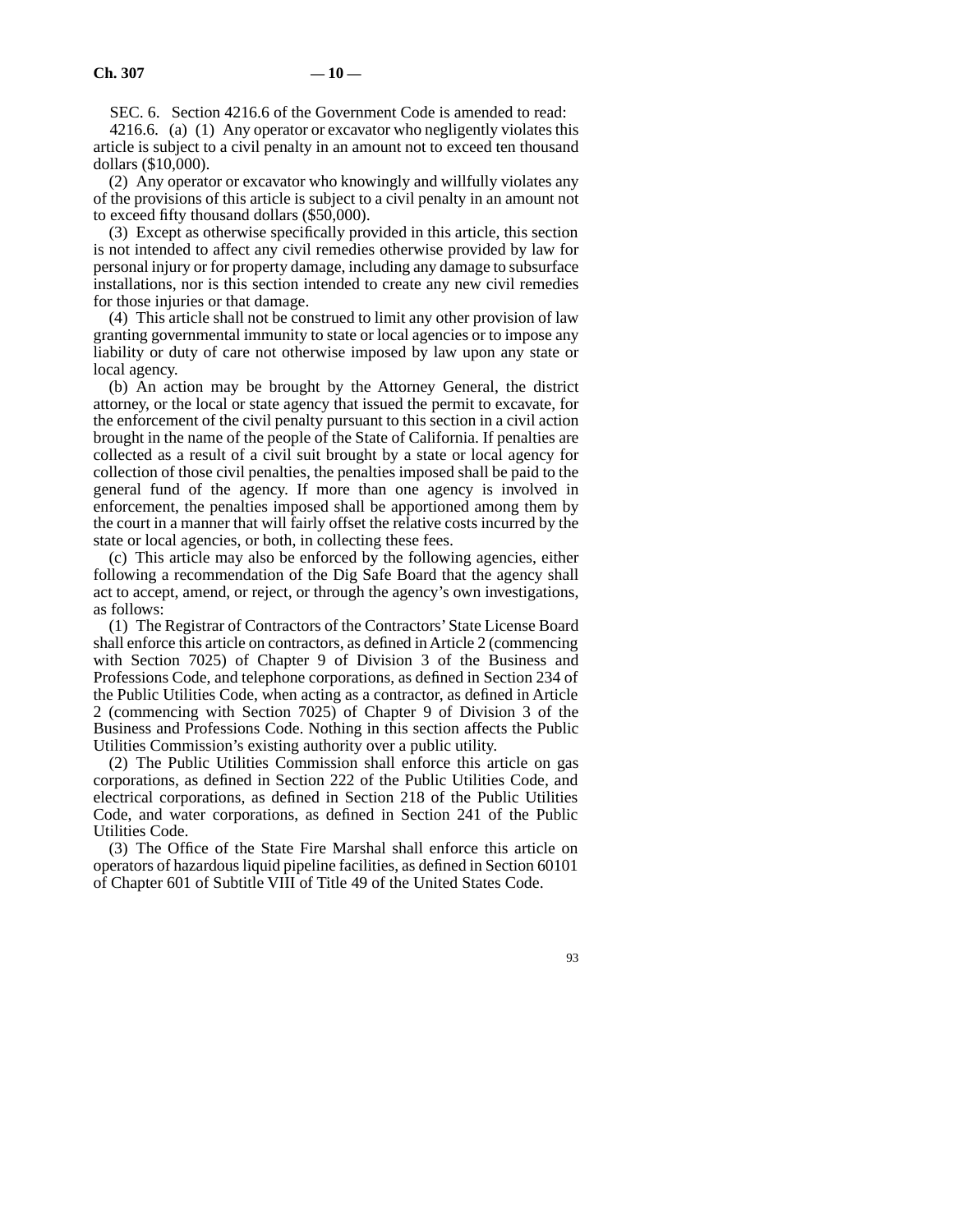(d) A local governing board may enforce this article on local agencies under the governing board's jurisdiction.

(e) Commencing July 1, 2020, the Dig Safe Board shall enforce this article on persons other than those listed in subdivisions (c) and (d). The board shall not initiate an enforcement action pursuant to this subdivision for a violation that occurred prior to July 1, 2020. As the enforcing body for persons other than those listed in subdivisions (c) and (d), the board may collect any monetary penalties imposed upon those persons.

(f) Moneys collected as a result of penalties imposed pursuant to subdivisions (c) and (e) shall be deposited into the Safe Energy Infrastructure and Excavation Fund.

(g) Statewide information provided by operators and excavators regarding incident events shall be compiled and made available in an annual report by regional notification centers and posted on the internet websites of the regional notification centers and shall be made available to the board upon request.

(h) For purposes of subdivision (g), the following terms have the following meanings:

(1) "Incident event" means the occurrence of excavator downtime, damages, near misses, and violations.

(2) "Statewide information" means information submitted by operators and excavators using the California Regional Common Ground Alliance's Virtual Private Damage Information Reporting Tool. Supplied data shall comply with the Damage Information Reporting Tool's minimum essential information as listed in the most recent version of the Best Practices guide of the Common Ground Alliance.

SEC. 7. Section 4216.12 of the Government Code is amended to read:

4216.12. (a) The Dig Safe Board is hereby created under, and shall be assisted by the staff of, the Office of the State Fire Marshal until January 1, 2022. On and after January 1, 2022, the board shall be within the Office of Energy Infrastructure Safety within the Natural Resources Agency pursuant to Part 7.3 (commencing with Section 15470) of Division 3 of Title 2.

(b) The board shall perform the following tasks:

(1) Coordinate education and outreach activities that encourage safe excavation practices, as described in Section 4216.17.

(2) Develop standards, as described in Section 4216.18.

(3) Investigate possible violations of this article, as described in Section 4216.19.

(4) Enforce this article to the extent authorized by subdivision (e) of Section 4216.6.

(c) Notwithstanding any other law, on and after January 1, 2020, the board shall be subject to review by the appropriate policy committees of the Legislature at least once every three years.

SEC. 8. Section 4216.17 of the Government Code is amended to read: 4216.17. (a) The board shall annually convene a meeting for the following purposes: